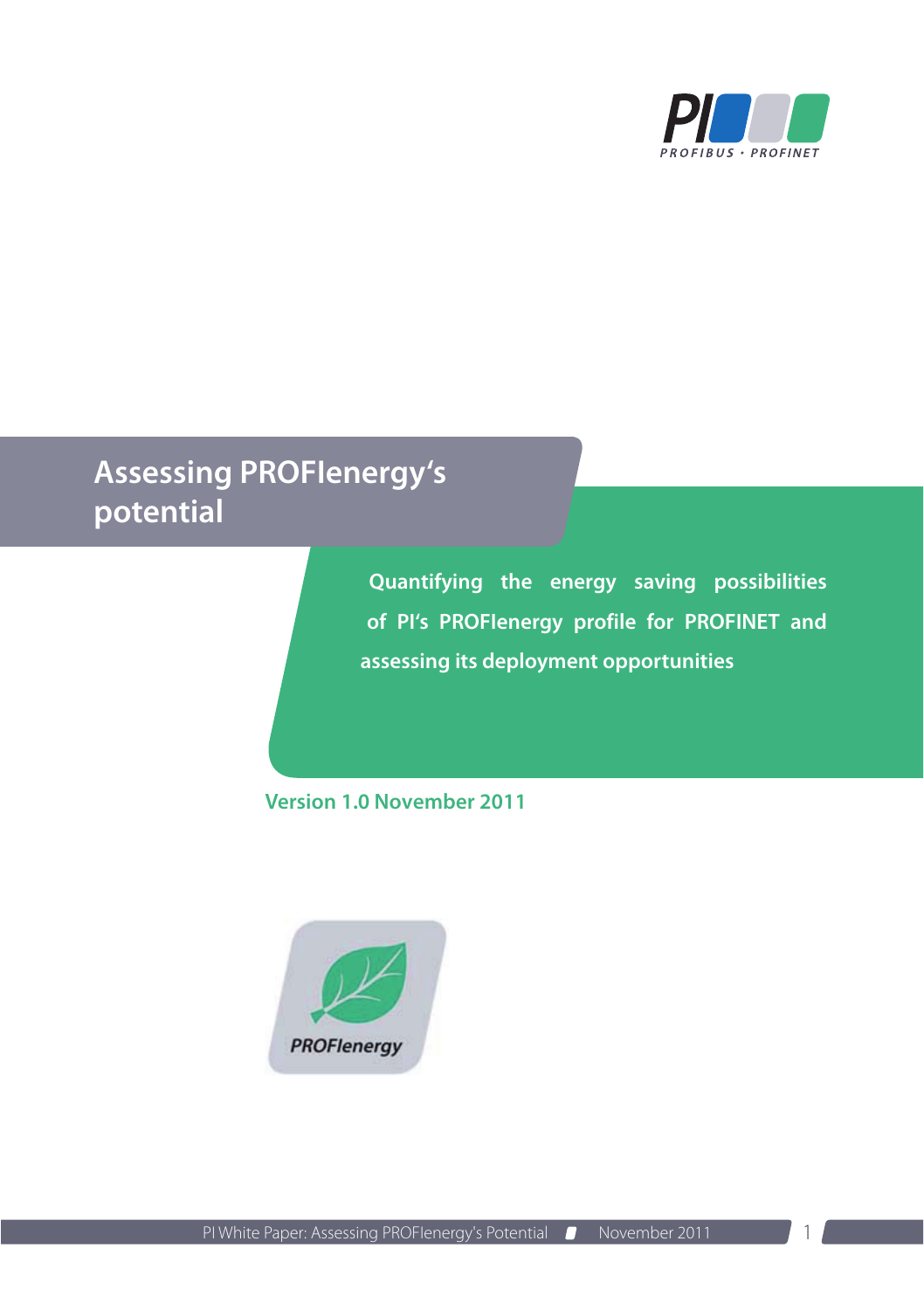### **INDEX**

| 1.  | <b>Executive Summary</b>     | 3              |
|-----|------------------------------|----------------|
| 2.  | The PROFlenergy Concept      | $\overline{4}$ |
| 4.  | <b>Study Overview</b>        | 6              |
| 5.  | The Measurement Project      | 7              |
| 6.  | <b>Measurement Results</b>   | 8              |
| 8.  | Analysis of Idle Times       | 10             |
| 9.  | The Energy Savings Potential | 12             |
| 10. | ROI (Return on Investment)   | 12             |
| 11. | Green Advantages             | 12             |
| 12. | Benefits and Opportunities   | 13             |
| 13. | Applications Potential       | 13             |
| 14. | Prerequisites of Deployment  | 14             |



**Smarter energy management in automation**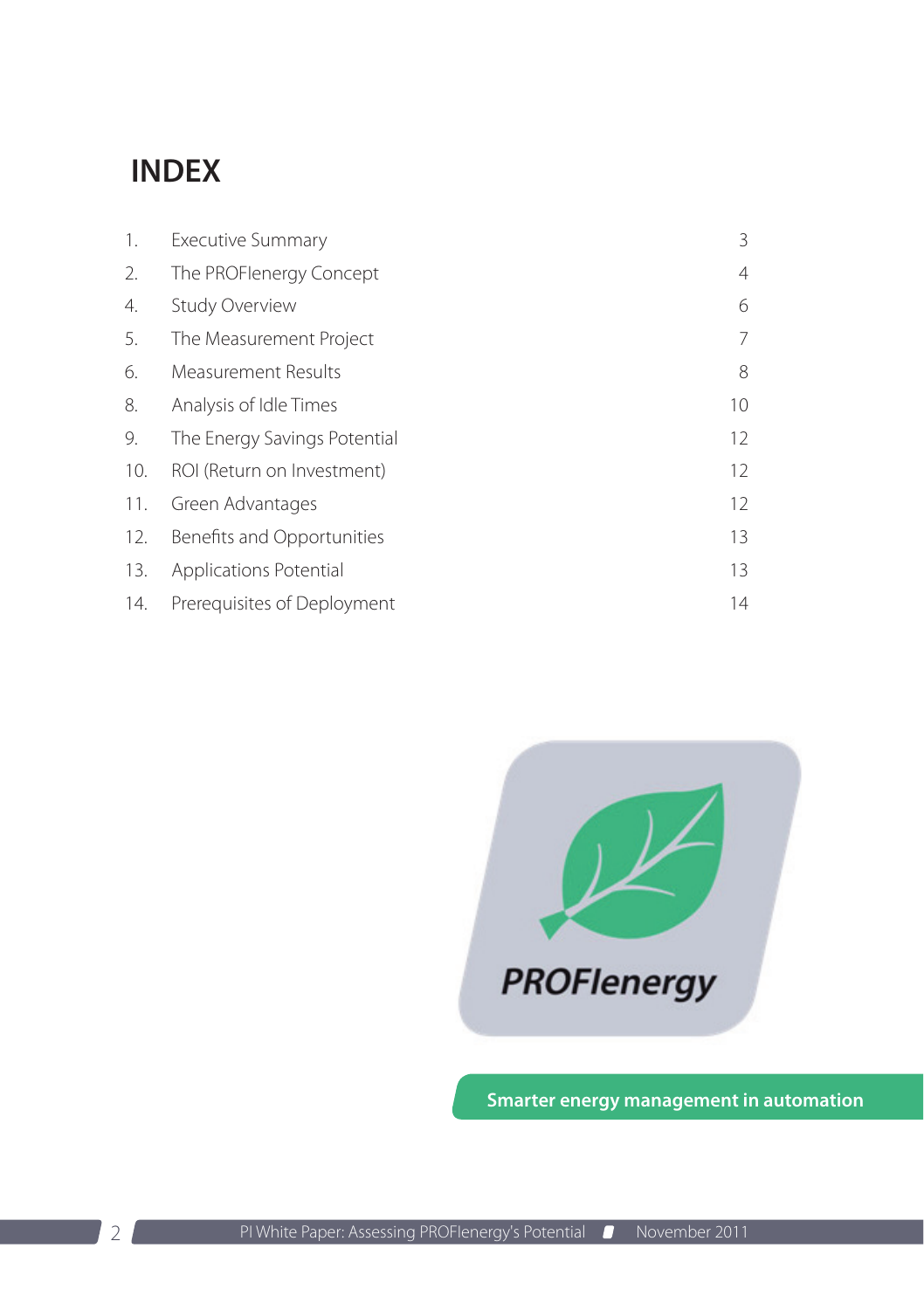### <span id="page-2-0"></span>**1. Executive Summary**

PROFIenergy is a Profile of the real-time Industrial Ethernet protocol PROFINET. It was developed in response to calls from the AIDA group of automotive manufacturing companies (Audi, BMW, Daimler, Porsche and Volkswagen) for an open standardized method of controlling energy consumption in automation systems.

The Profile, published in 2010, enables the deployment of more effective energy management strategies over PROFINET architectures. Its function is to place energy consuming devices such as robots, laser systems, conveyors, handling systems and IO into 'sleep' modes during equipment idle times (i.e. non-productive periods) in order to prevent the wastage of energy.

The Profile requires firmware to be embedded in vendor-supplied devices and equipment so that these can respond to PROFIenergy commands and status requests sent from a central control point (e.g. a PLC or supervisory computer).

Early calculations suggested that energy savings could be dramatic. To assess the actual potential, a 'real world' study of some typical automation systems was undertaken to analyze and understand their energy use profiles and assess the potential for energy saving during non-productive periods.

The analysis concluded that savings of up to 30% are possible. In chosen 'typical' cases this could result in plant-wide cost savings of €1,400,000 p.a. The potential 'Green' savings are substantial as well.

The analysis also concluded that, for optimum benefit, the PROFIenergy concept should be designed into automation systems at an early engineering stage, requiring close collaboration between end users, device vendors, system integrators and OEMs.

PROFINET is the enabler for *intelligent energy management* in automation systems. As experience grows, the concept is expected to become more tightly integrated into plant-level energy management systems.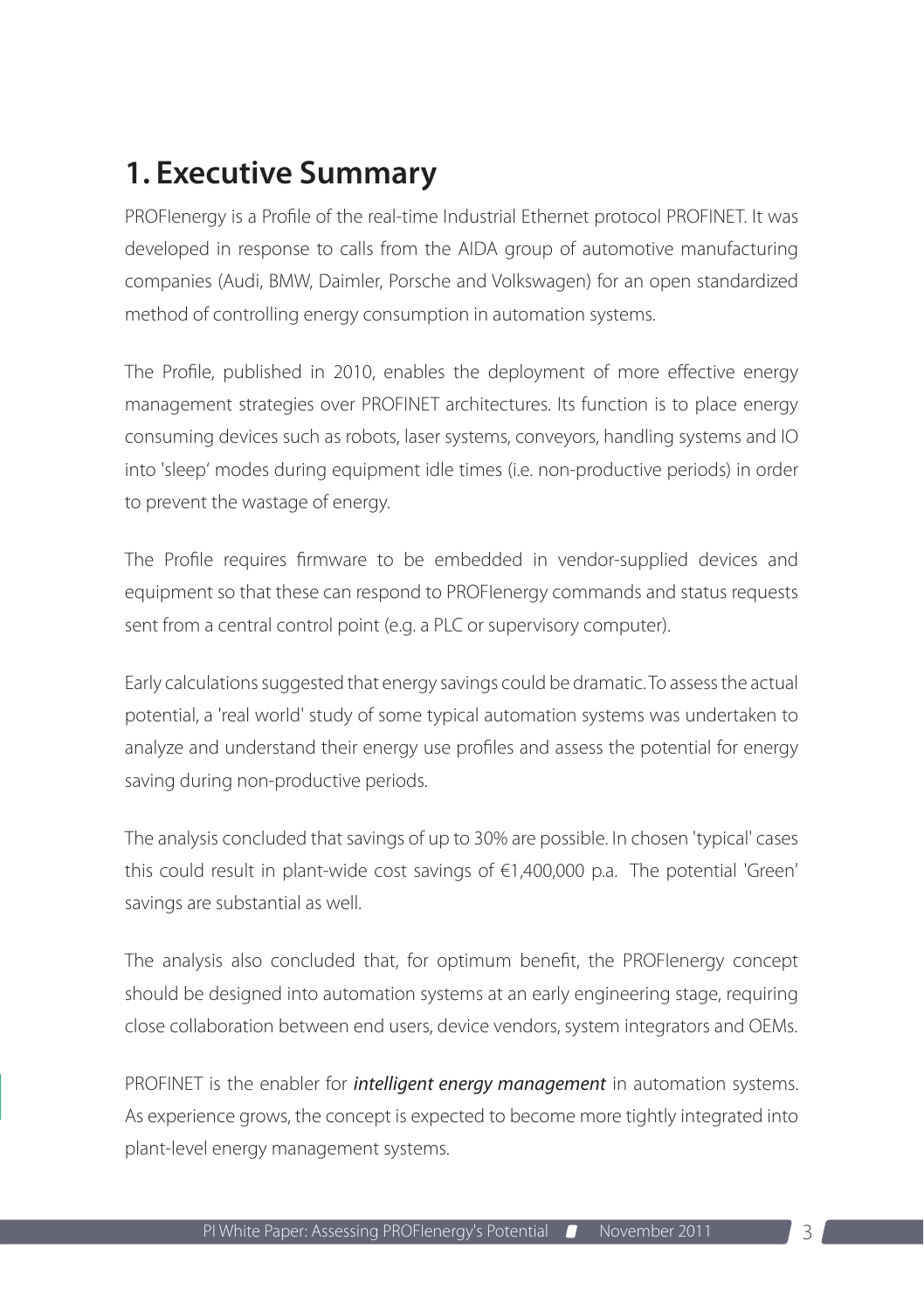# <span id="page-3-0"></span>**2. The PROFIenergy Concept**

The aim of the PROFIenergy Profile is to enable easier and more efficient energy management of automation systems, by intelligently placing individual devices or sub-systems into energy-saving modes during idle times.

Various degrees of energy saving are possible, ranging from the device equivalent of the 'sleep' (hibernation) mode of a PC through to the complete standstill of a production line. PROFIenergy can also be used to control interactions between equipment (such as conveyor drives, water/wastewater drives, HVAC drives or drives in production machines), by taking them through pre-determined slow down and re-start sequences.

The real-time Industrial Ethernet protocol PROFINET is the well-proven medium by which PROFIenergy commands are transmitted to energy-consuming devices and equipment. PROFIenergy can be fully integrated into standard automation systems based on PROFINET. It utilizes the acyclic PROFINET communication slots and therefore does not interfere with normal process control activity. Energy management utilizing PROFIenergy can therefore be managed by the same controller as used in the automation process. Alternatively, it can be managed by a dedicated controller on the same network.

### **COMMANDS**

**Start Pause, Tpause** - used to switch a device from an operational mode to an energysaving state (sleep mode), or from one energy-saving state to another (which can be either higher or lower power). The parameter includes the time stamp **Tpause** indicating either the precise idle time or an indeterminate period dependent on other factors (for example, the sum of any run-down, sleep and re-start periods, or the minimum duration in power saving mode). The device can adapt the optimum energy saving mode for this period. **End Pause** - used to force a re-start after a period of energy-saving.

#### **STATUS QUERIES**:

**PE\_Identify** - the services and commands available from the device.

**PEM\_Status** - the current status of the device (for example 'fully operational' or 'in energy saving mode').

**Query\_Modes** - return overview of the device's supported energy-saving modes and their time requirements.

**Query Measurement**: - return energy-relevant data from the device (for example, phase, current, power).

**The PROFIenergy commands and status queries**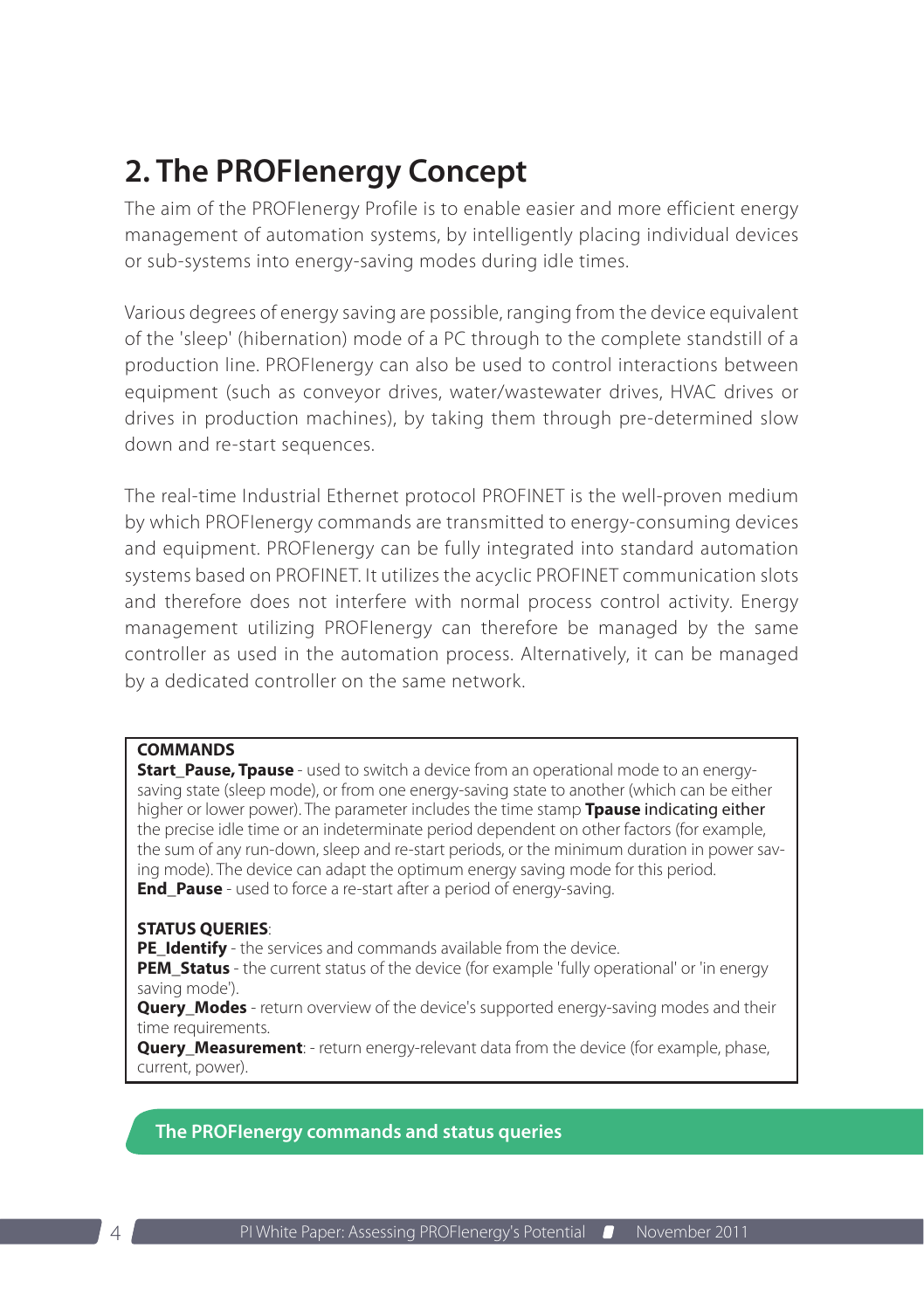With PROFIenergy, the mechanisms controlling the 'sleep' modes of equipment reside inside end devices. These respond to PROFIenergy commands issued at predictable idle times (such as lunchtimes), or at dynamically-decided times that depend on circumstances - for example the deliberate slow-down of a production line to match material input conditions, a product change, or a line breakdown.

It's important to recognize that many devices and equipments in automation systems operate interdependently. That is, they react to operations taking place in advance of, during and after the process in which they are involved. However, smooth production flows are usually the principle goal for maximizing productivity. As a result, not all production equipment is active all the time. In other words, non-productive time is built-in to most production processes. It's either hidden (e.g. when an IO device has nothing to do) or it's overt (e.g. when a robot waits for material to arrive).

During non-productive periods energy is wasted. The situation is compounded by random faults due to, for example, breakdowns or delivery failures when large sections of a process may be halted. It is the goal of PROFIenergy to put non-productive devices and equipment into energy-saving modes during these periods using a simple, standardized technique.

As well as basic 'sleep modes', energy consumption can be reduced in other ways - for example by adapting process cycle times to production rates. Equipment interdependencies can be taken into account - for example a conveyor may need to be run down to idle over a 30 second period before a robot can be put into its 'sleep' mode. Restarts may need converse run-up procedures. Pneumatic and thermal energy usage could also be considered.

Since a wide variety of pauses can be expected, a range of approaches is required. Each production process is different, and each device or sub-system may need a different approach to energy-management. Implementing PROFIenergy is therefore the responsibility of equipment vendors, OEMs, system integrators and end users acting together. All need to have a common understanding of the objectives for each automation process.

PROFIenergy is the enabling technology for deploying the chosen energy management strategy. It enables *intelligent energy management*.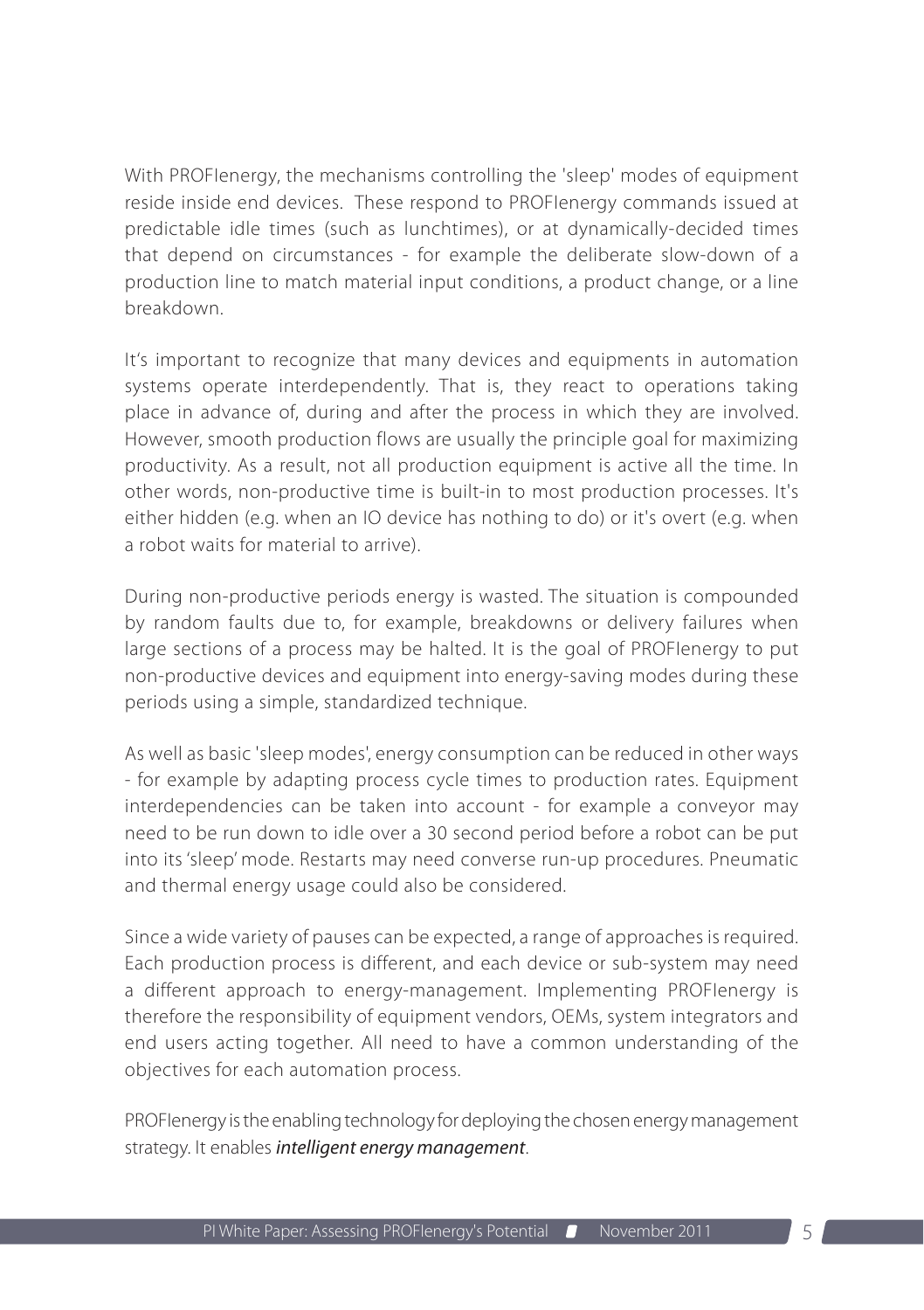## <span id="page-5-0"></span>**3. Typical Use Cases**

Four 'use cases' were considered during the development of the PROFIenergy Profile. The three main ones are:

- Brief pauses usually planned and lasting up to one hour.
- Longer pauses typically measured in hours or days.
- Unscheduled pauses typically caused by equipment failures.

The fourth 'use case' is that of gathering energy consumption data from automation devices and returning that data to the controller so that energy consumption can be managed in real-time using, say, a SCADA system.

### **4. Study Overview**

Until now only limited empirical data and hardly any actual data have been available about the relationship between energy consumption and equipment operating modes. Therefore, a detailed measurement study was initiated to record quantitative data, with the aim of allowing better analysis and understanding of the energy saving potential of PROFIenergy.

The Institute for Automation & Industrial IT, Cologne University of Applied Sciences, was commissioned by PI to perform this study. The institute is a member of the PI Working Group that developed the PROFIenergy specification. It also serves as a PROFINET Competence Center. It specializes in PROFINET diagnostics and in performing energy consumption measurements and analyses for production plants.

The goal of the PROFIenergy study was to quantify the benefits that could result from using PROFIenergy. These include the direct cost savings associated with improved energy efficiency as well as any indirect benefits, for example from extended service lifetimes.

The main tasks included:

- Recording and analyzing load curves in typical production processes.
- Determining the relevance of idle times for energy savings, and identifying the exploitable idle periods.
- Quantifying the potential savings.

To achieve representative results, the study covered applications in industry sectors in which PROFINET is already being used, where the benefits from PROFIenergy are particularly relevant.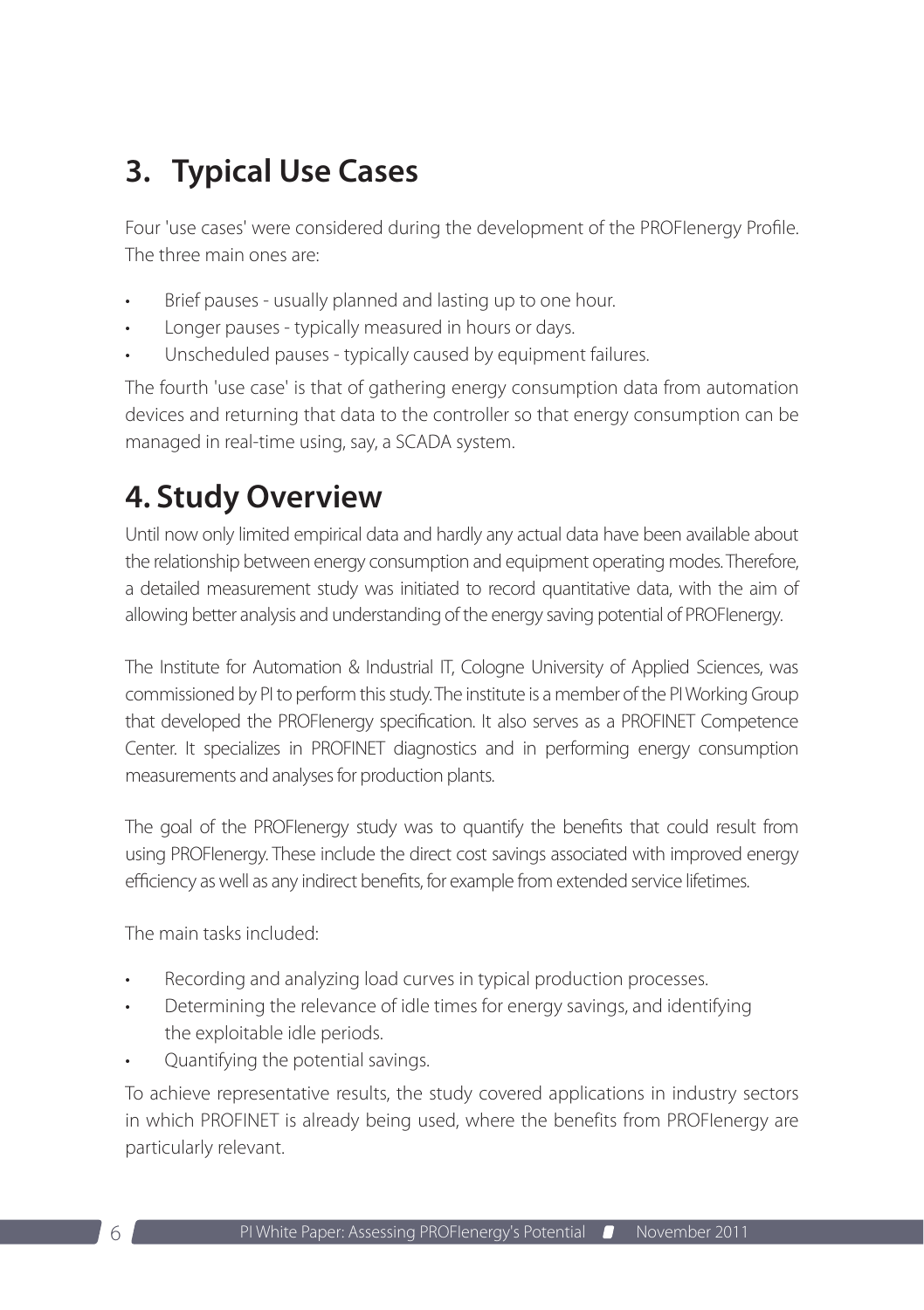### <span id="page-6-0"></span>**5. The Measurement Project**

The PROFIenergy study was undertaken on production lines in Germany - at Daimler's Sindelfingen plant and at Volkswagen Commercial Vehicles in Hanover (Panamera production). The behavior of the plants and their components was analyzed with respect to load curve, load distribution, and the types of idle time encountered. In addition, the influence of operating modes on energy consumption was analyzed. Production pauses were analyzed with respect to frequency and duration.

A variety of production cells was monitored during the measurement program. For commercial reasons, detailed descriptions of these lines cannot be published here but for the purposes of this White Paper we can provide representative results from 'typical' plant processes. We characterize a 'typical' cell as containing several assembly robots, a conveyor, a controlling device connected to adjacent production cells and various actuators and sensors. The cell, and the rest of the plant, are networked using PROFINET.

In the automotive manufacturing context, this describes a typical car body construction and assembly cell. An automotive plant may comprise 200 or more examples of this 'typical' cell.

Power measurements were taken at up to 15 different points in each cell (see diagram on next page), making it possible to record load curves and determine characteristic power consumption values (including voltage, harmonics, and phase offsets) at different levels in the automation architecture of the cell, ranging from the main incoming power supply down to individual devices.

Continuous recordings were taken over a seven day period, at one second intervals. At the same time, synchronous data on equipment syncritonous data on equipment<br>status and operating modes were

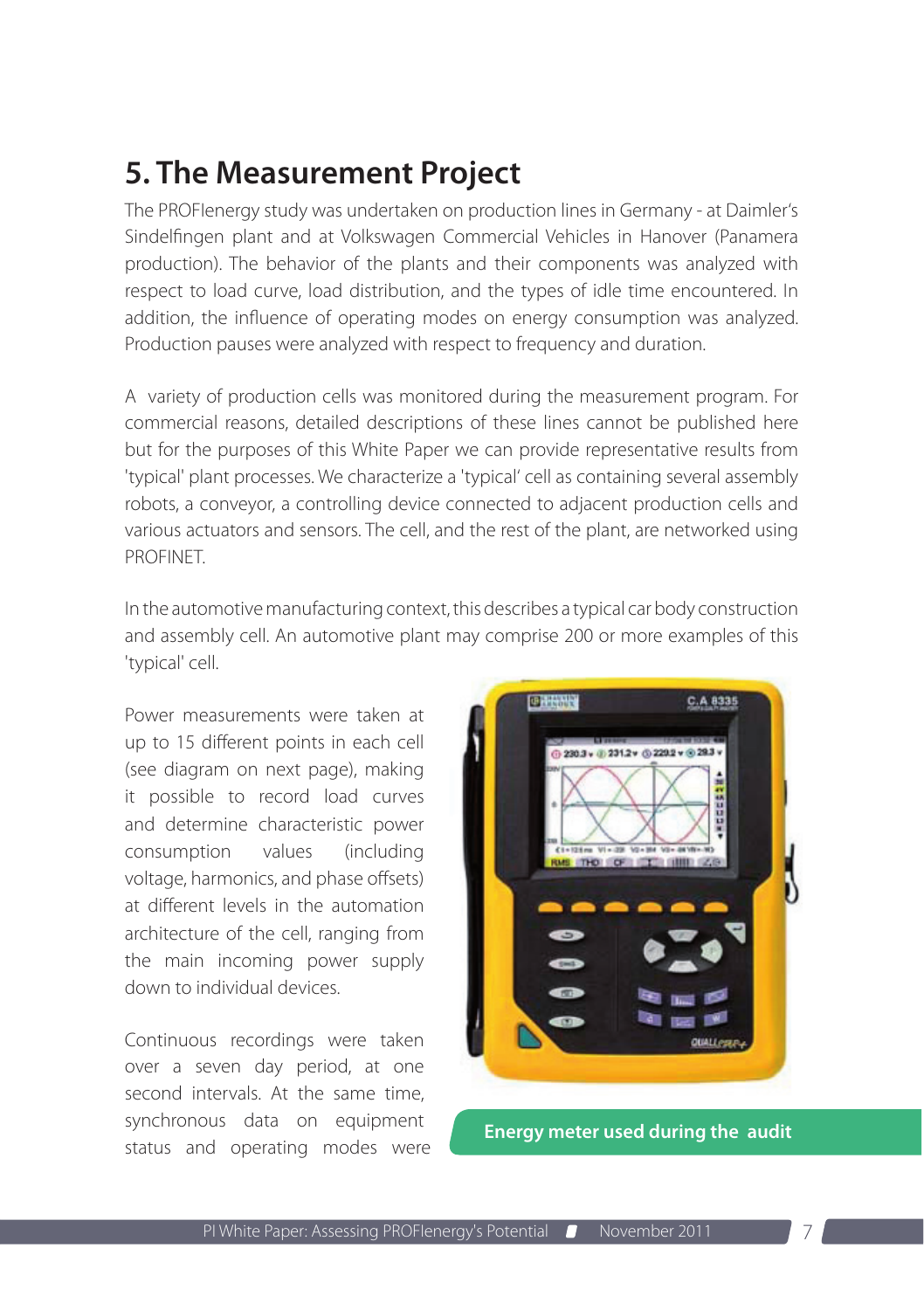<span id="page-7-0"></span>

**The measurement point architecture used during the study**

acquired from PLC logs to ensure that the measured values at each individual measurement point could be attributed explicitly to control events.

### **6. Measurement Results**

The measurements showed clearly that load curves in the analyzed production cells exhibited regularly recurring load profiles that are the direct result of the discrete production steps (see load profile curve, right). The profiles are the result of chronological overlapping of individual devices and plant components and their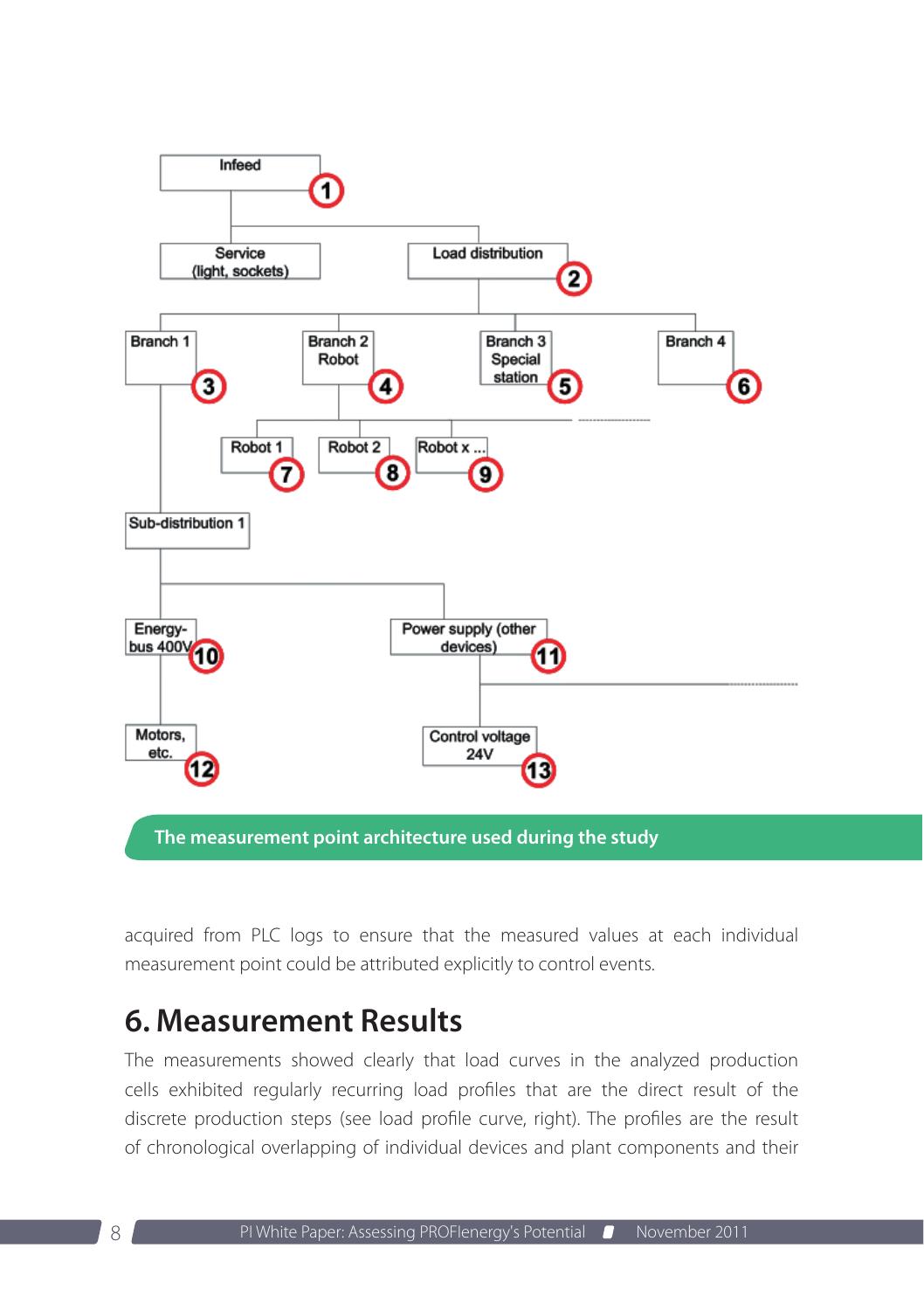functions. Due to variations in material stores at infeed or between plant units, there are often no rigid process sequences. Load profiles vary – particularly during the transition to a temporary equipment standstill in which not all plant components are necessarily affected at the same time (due to run-on, idling of certain stations, re-filling of buffers, etc.)

A noticeable feature of the load curve below is the high load peaks over a 24 hour period. While the maximum load level during operation is around 80kW, the base (i.e. standstill) load is only around 17kW.

At first glance this standstill load (around 20% of the peak) does not seem particularly relevant in the hunt for energy savings. But that is a misinterpretation. The high peak load figures conceal the fact that the actual consumption value (that is, the energy that is actually paid for) is the mean value of the load profile, which in this example is around 32 kW. It follows that the base load during non-productive periods can be at least 50% of the total energy consumed, which suggests that significant savings are possible.



**Standstill energy demand v. mean energy demand over a 24 hour period**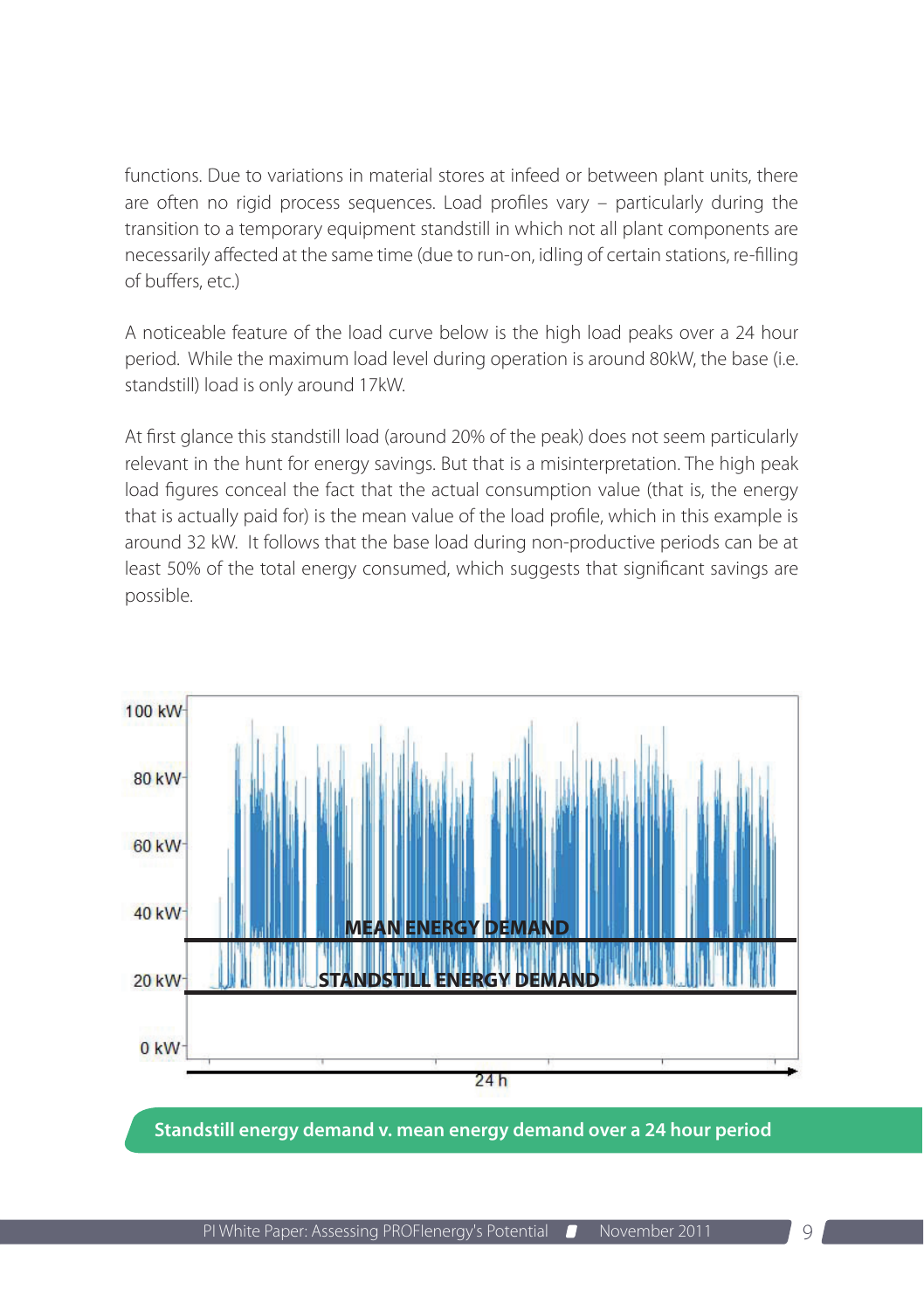### <span id="page-9-0"></span>**7. Load Distribution and Energy Flow**

Another aspect of the study was the analysis of the load distribution within a production cell. Due to the structured distribution of the measurement points – from the incoming supply down to the terminal level – it was possible to analyze individual energy consumers and to identify their typical energyconsuming characteristics.

The diagram right indicates that the largest proportion of energy consumed - perhaps up to 60% - is used by robots. Robot systems are also predominant energy consumers



during idle times, when up to 300 watts of non-productive energy may be consumed per unit. Individual components such as IO and controllers account for relatively small amounts of the overall energy demand.

In a world of cheap energy, such wastage may be tolerable. However, as energy costs rise, the non-productive energy consumed during idle periods becomes significant and therefore worthy of exploitation.

### **8. Analysis of Idle Times**

Idle times occur for many reasons. As well as planned pauses - for example, lunchtimes and holidays - there may be unplanned pauses caused by material shortages or breakdowns. It's common to find product-related factors too. For example, one robot may stand idle while standard versions of a product pass by on a conveyor system until a special version of the product arrives (say, a 'hatchback' instead of a sedan/saloon) when it carries out a slightly different production task.

Energy wastage may also occur for human reasons. For example, many plant engineers know that line problems are most likely to occur during equipment restarts. As a result, operators are often reluctant to switch off production equipment even during extended standstills, for example overnight or during weekends.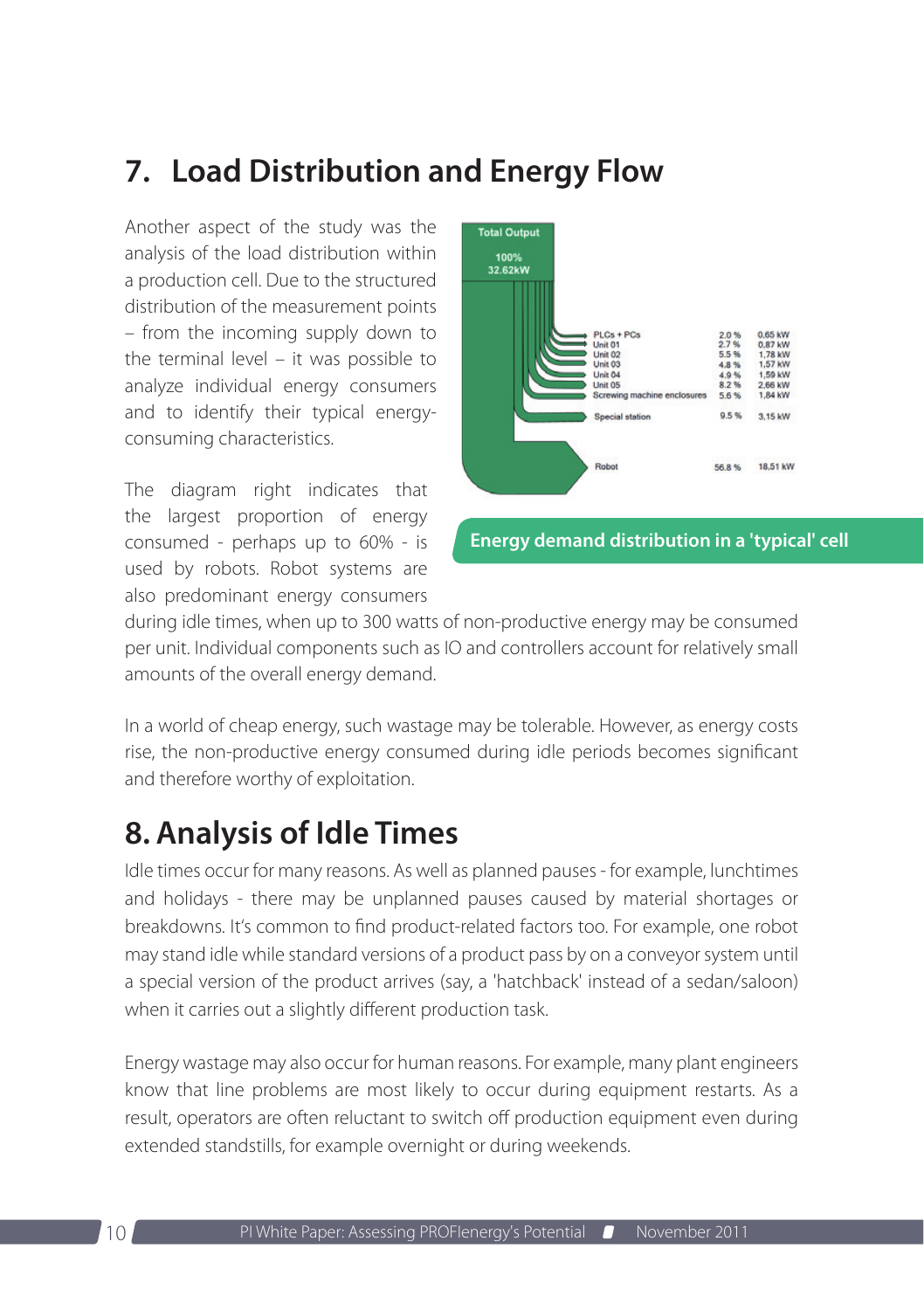The data obtained during the study provided many clues to the true operating behavior of automation systems. While brief standstills may relate to equipment synchronization and/or material store issues, longer standstills generally take place during planned pauses and shutdowns, or when line problems occur. Special attention was therefore given to analyzing the duration of idle periods and comparing that with the cumulative duration of all individual events, leading to the analysis of idle times shown in the graph below.

Industry experts generally accept that idle times of short duration (these occur frequently) are not candidates for energy saving because of the time required to restart equipment from standby. Moreover, rapid stops and starts of electronic equipment can introduce unreliability. However, it is generally agreed that a transition to energy saving modes is appropriate for idle times lasting 5 minutes or more.

From the graph we can see that 64% of idle time falls into this category and is therefore exploitable by PROFIenergy. Idle time profiles will differ for each process and therefore a full understanding of idle time distribution in each production cell may be needed for optimal deployment of PROFIenergy.



**Idle time distribution: pauses of less than 5 minutes may not be exploitable**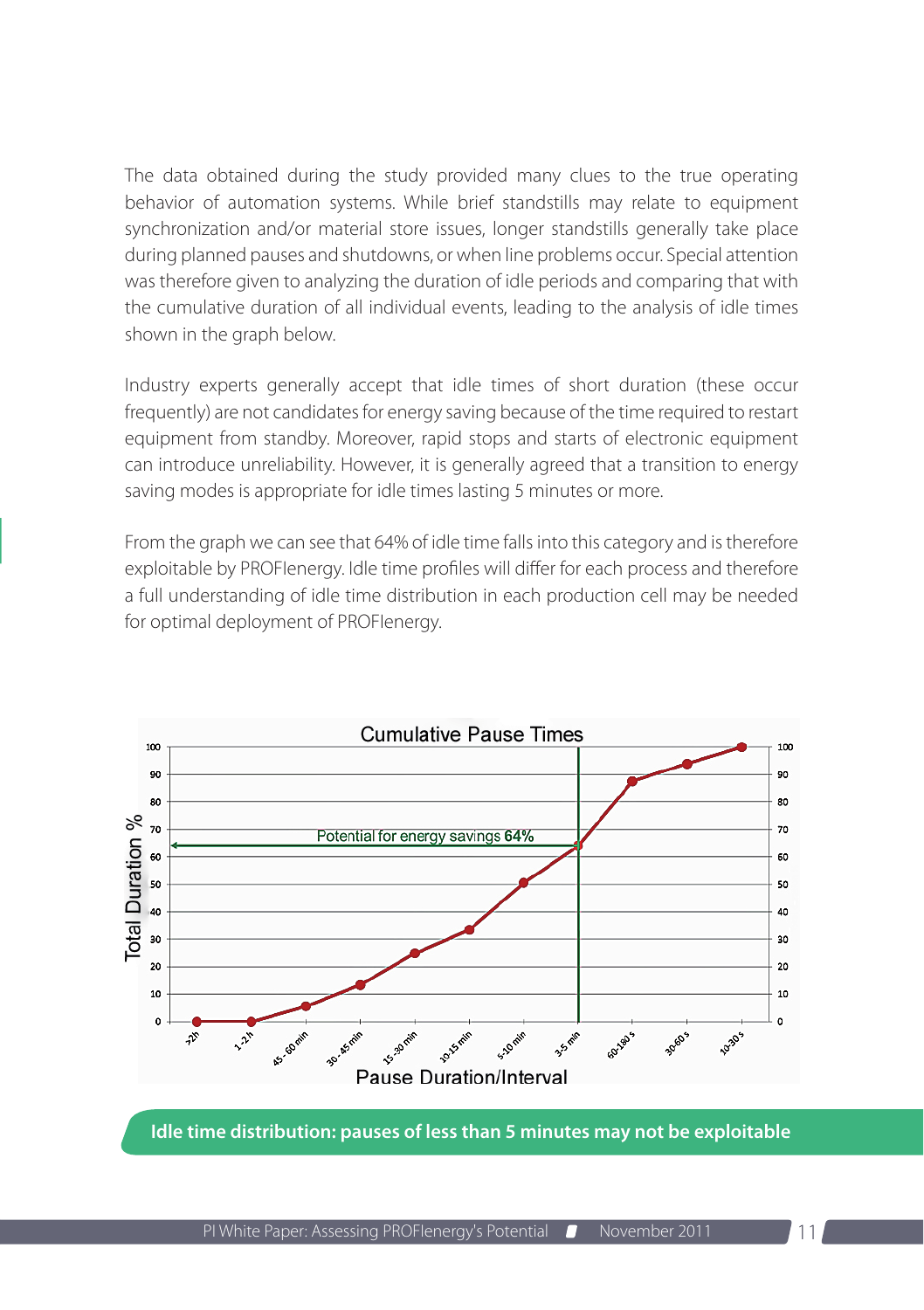# <span id="page-11-0"></span>**9. The Energy Savings Potential**

Based on the study it can be stated that, for typical automotive production plants engaged in body construction and assembly, a production plant with a typical twoshift strategy will consume about half (47%) of its total energy during idle periods. This means only 53% of the energy consumed is productive!

If we assume that PROFIenergy can facilitate energy savings of up to 70% during exploitable idle times the result is a potential saving of 33% of the total energy consumption of a plant. As our 'typical' production cell may be consuming 210,000 kWh per year overall, this suggests savings in the order of 7,000  $\epsilon$  per annum are available (based on €0.10 per kWh). Multiplying by the number of cells in a typical plant therefore gives a total possible saving of  $7,000 \times 200 = 1,400,000$ .

# **10. ROI (Return on Investment)**

But what about the costs of implementation? Can a  $\epsilon$ 7,000 saving be justified if the extra engineering input required when designing the plant is taken into account?

Feedback from car plant operators suggests that the engineering costs required to deploy PROFIenergy in the ways described above could be up to twice the annual saved amount. This means that an ROI of 2 years or less is realistic.

Further cost benefits arise from extending the lifetimes of mechanical systems such as conveyors because their length of time in operation is reduced. Equipment lifetimes may also be longer for specialized equipment such as laser-based systems whose life cycles are directly dependent on operational duration.

# **11. Green Advantages**

Thus far, this White Paper has dealt only with the more obvious financial benefits. What are the 'green' benefits of reducing energy consumption?

European industries are becoming more and more sensitive to 'green' argumentation. Partly this is because of regulatory factors but increasingly it is for reasons of social responsibility. It is interesting to note that if an automation system is already being designed to reduce energy usage in the manner described above, no additional engineering costs are involved in gaining CO<sup>2</sup> reductions. Hence, 'green' ROI is immediate!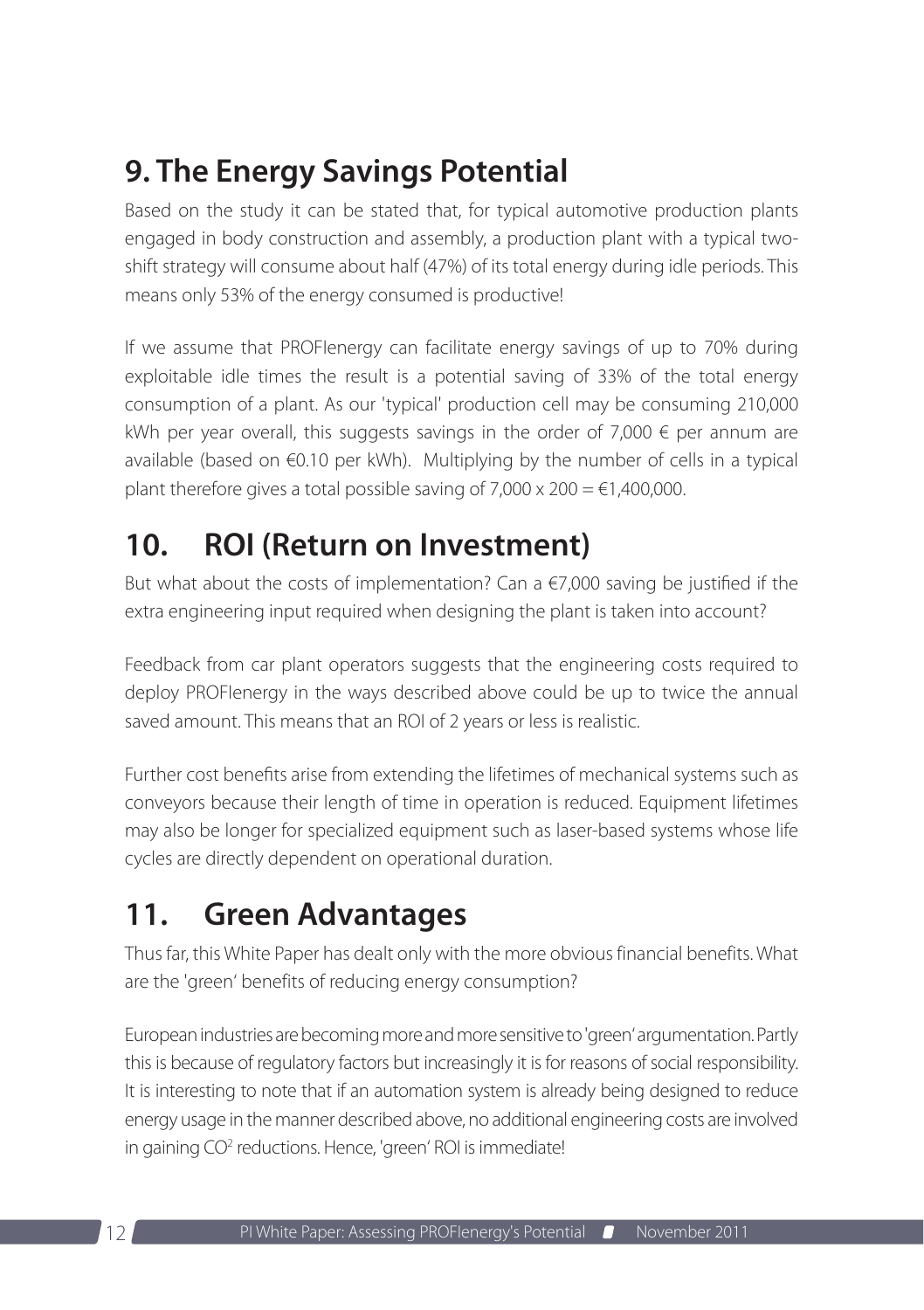<span id="page-12-0"></span>The financial benefits of managing energy consumption are paramount in many countries at the moment. Social responsibility arguments are bound to become more and more compelling over time.

## **12. Benefits and Opportunities**

For device vendors, the opportunity to gain competitive advantage by offering PROFIenergy in their devices is clear.

OEMs are ideally positioned to profit from PROFIenergy since offering PROFIenergy functionality to end users is a way to demonstrate competitive advantage. OEMs may well find themselves pioneering more effective energy-management strategies, particularly as PROFIenergy is likely to become a standard requirement of the automotive industries.

For end users, there are many cost benefits over the life cycle of a plant, not just from direct energy reductions but also from less downtime and fewer replacement issues.

As well as enabling intelligent energy management in automation, PROFIenergy is likely to promote a wider energy efficiency review, for example by encouraging a deeper understanding of energy saving potentials across other sectors of a plant.

For both vendors and users, PROFIenergy offers enormous potential as a contributor to company-wide energy management policies. PROFIenergy could also become part of a plant's energy recovery mechanisms.

# **13. Applications Potential**

So far, the main focus for PROFIenergy has been on automotive manufacturing because that's where the biggest demand currently is. Could other end users or equipment vendors benefit? Are there opportunities for low end systems such as remote IO?

The quick answer of course is 'yes', particularly where large numbers of devices are involved. But each plant situation will be different and an energy audit will be needed in every case to understand the implications and potential benefits.

An industry that might benefit significantly is intralogistics (e.g. automated warehousing and distribution) where equipment such as automated mechanical handling systems, automatic guided vehicles and multiple conveyors are widely used. A further energy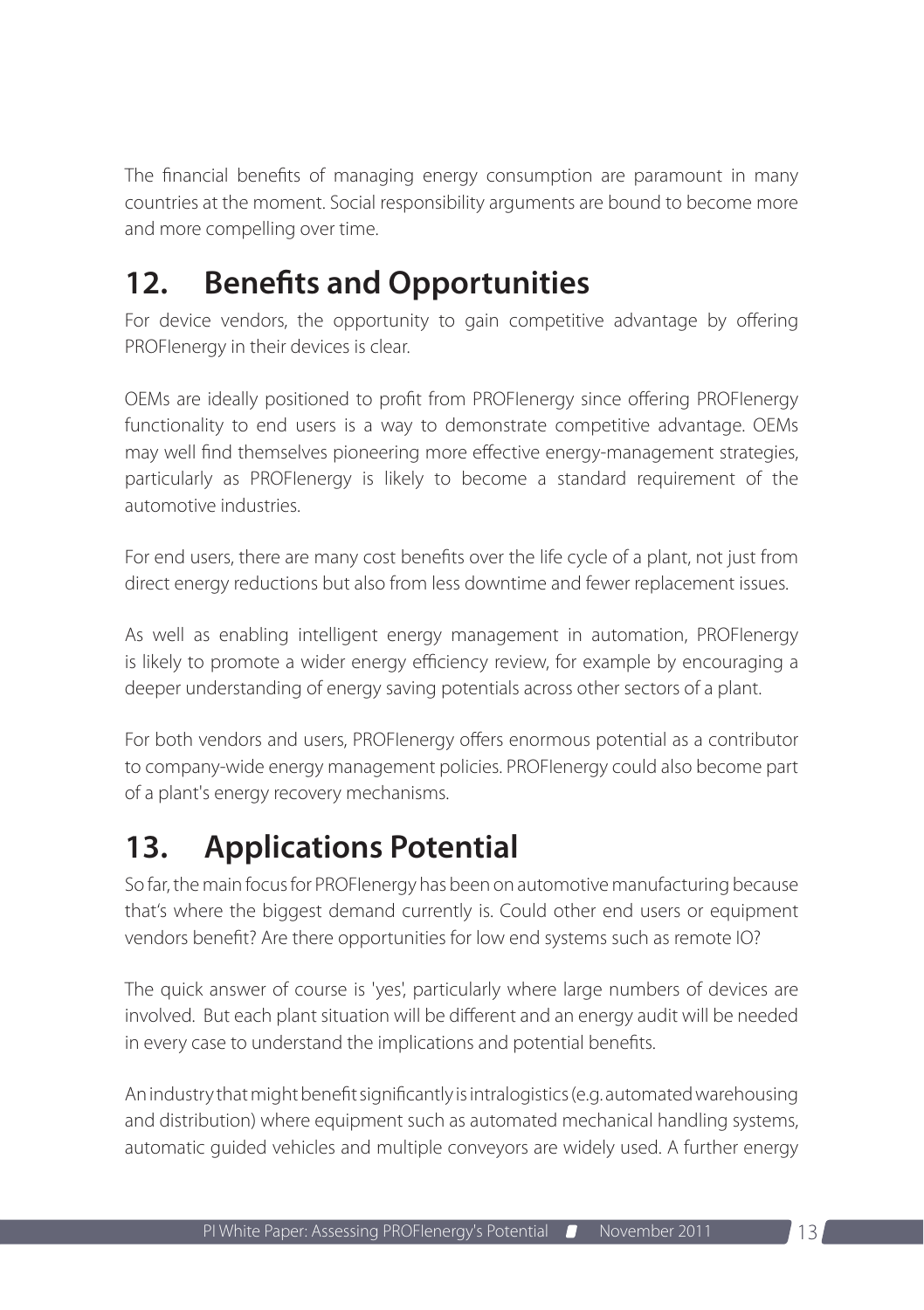<span id="page-13-0"></span>study has been commissioned by PI for this sector to understand the implications. The results will be published in a future White Paper.

There may be justification for employing PROFIenergy with other energy consuming systems - for example, hydraulics and pneumatics. The latter in particular could be a rich source of savings because of the constant problem of air leakage, together with the natural human tendency to leave pneumatic power sources on during expected idle periods (such as overnight and weekends) because "it's easier." If those energyconsuming sources could be controlled centrally, say from a supervisory system or a local PLC, then further large savings might be achievable.

One high energy consumption sector is the process industries. Could PROFIenergy be used there? It's thought unlikely at present because continuous processes can't be shut down and restarted in the way that discrete manufacturing systems can. In any case, process industry operators are already acutely energy conscious and are well used to minimizing energy usage wherever possible. Nevertheless, many process industries are hybrid (i.e. they include discrete-like functions such as bottling and packaging) so it is possible that PROFIenergy will find application in those areas in due course.

The ability of PROFIenergy to transmit energy use data back from devices to a controller has not been fully investigated or exploited yet, in any sector. The possibilities include active energy management of equipment to help avoid overload penalties.

# **14. Prerequisites of Deployment**

End users, OEMs and device vendors need to work closely together to maximize the benefits of PROFIenergy. Changes to the way plants are conceived, engineered and built may be necessary. Careful design of plant architectures and a macro-economic view of energy management are key factors in the optimization of savings. It can be anticipated that smart energy management systems originating outside local PLC loops - perhaps at an IT level - will eventually evolve.

To achieve all this, plant owners need to understand and clearly define their requirements in advance with suppliers so that PROFIenergy can be built into plant concepts from the outset. As a result, PROFIenergy may encourage changes in the design philosophy of plants and processes as end users will become used to designing with energy efficiency in mind. We can even imagine that, in time, software simulations of plants and processes will identify even more innovative ways in which energy consumption can be minimized.